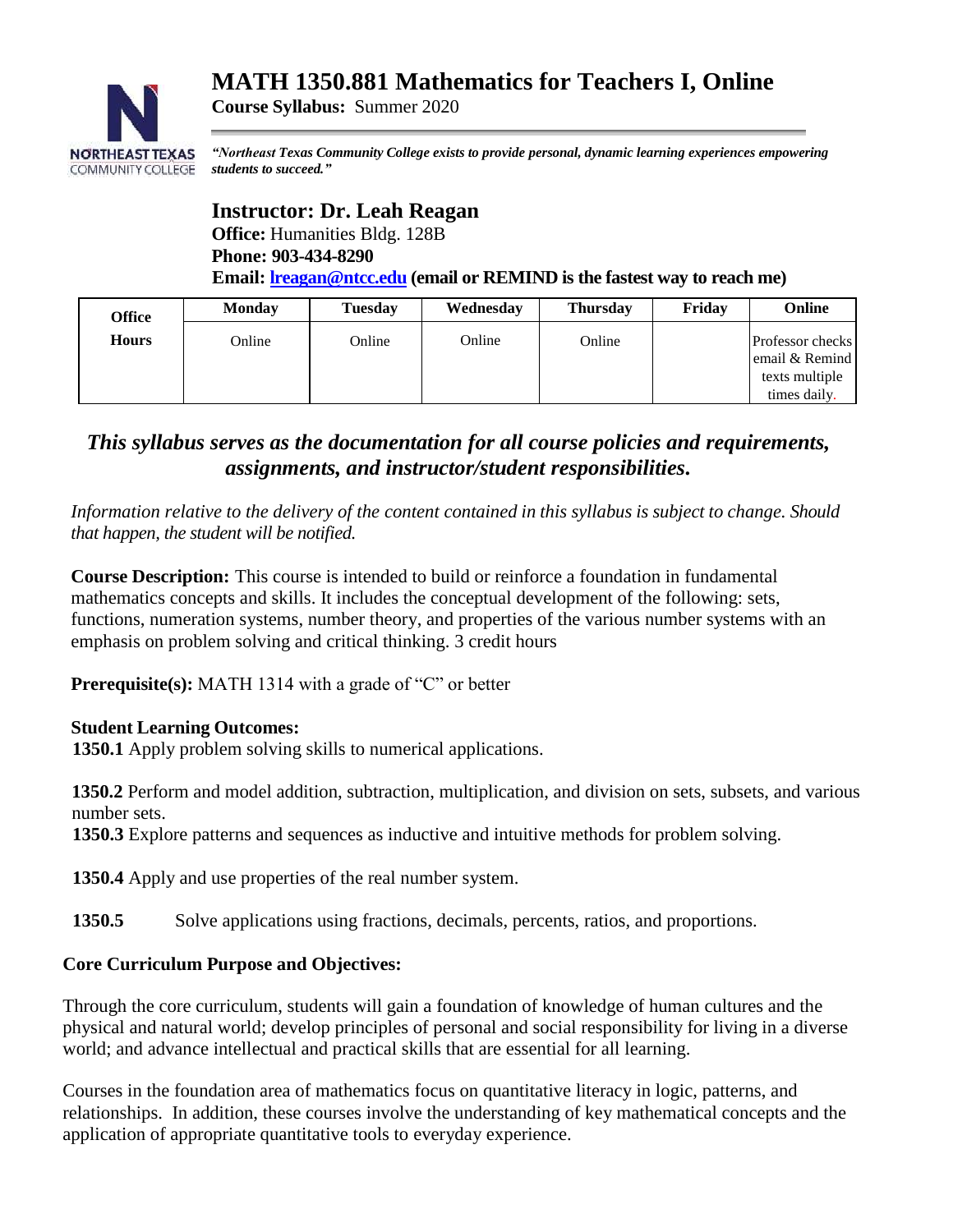### **College Student Learning Outcomes:**

#### Critical Thinking Skills

**CT.1** Students will demonstrate the ability to 1) analyze complex issues, 2) synthesize information, and 3) evaluate the logic, validity, and relevance of data.

### Communication Skills

**CS.1** Students will effectively develop, interpret and express ideas through written communication.

## Empirical and Quantitative Skills

- **EQS.1** Students will manipulate numerical data or observable facts by organizing and converting relevant information into mathematical or empirical form
- **EQS.2** Students will analyze numerical data or observable facts by processing information with correct calculations, explicit notations, and appropriate technology.
- **EQS.3** Students will draw informed conclusions from numerical data or observable facts that are accurate, complete, and relevant to the investigation.

#### **Evaluations/Grading Policy:**

Three major 100 point exams aminations will be given, which will count for 45% of your total grade (worth 15% each). If an exam is missed or failed, the highest possible make-up grade is a 70 (with instructor notification prior to the exam missed). All exams will be online and taken at home.

The average of a series of homework assignments will be worth 35% of the total grade (all homework is on MyMathLab). All homework due dates are posted on MyMathLab in the Course Calendar at the top of the MyMathLab Homepage. Homework is due on the due date…no exceptions.

A comprehensive final examination will contribute 20% to the final grade, and the final must be proctored. We will discuss proctoring options closer to the final exam time.

#### **Breakdown of grading:**

3 Exams 45% (15% each) Final Exam (must be proctored – see above ) 20% Online Homework (MyMathLab) 35% ---------

TOTAL 100%

| "A" | 90\%      |
|-----|-----------|
| "R" | 80%       |
| "י" | 70%       |
| "D" | 60%       |
| "F" | Below 60% |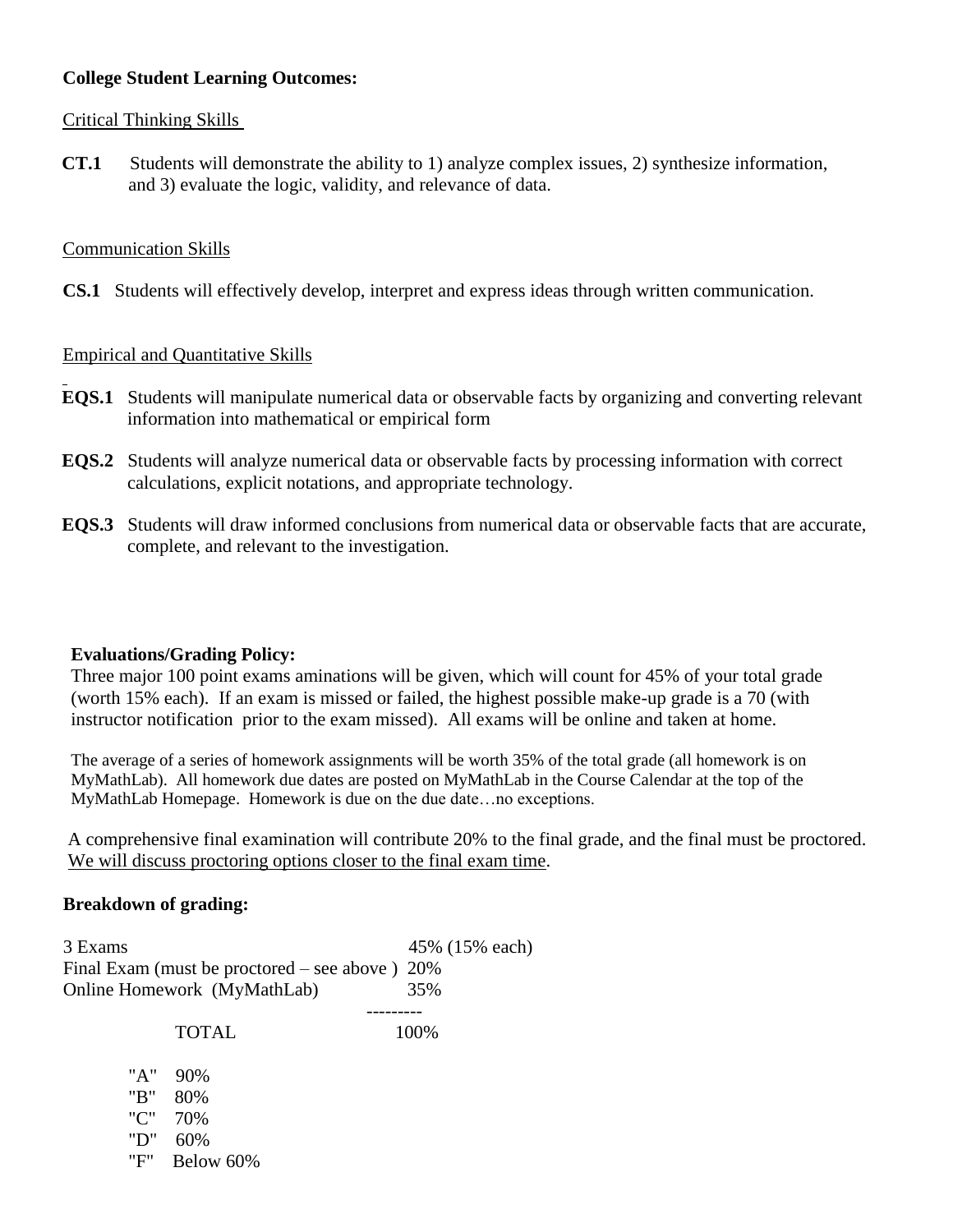**Required Instructional Materials**: Long, DeTemple, Millman (2015). Mathematical Reasoning for Elementary Teachers, 7th Edition. The Loose-leaf copy of the book is cheaper and is available in the NTCC bookstore.

**Publisher:** Pearson, Boston, MA

## **ISBN Number**:

978-0-321-91474-3 LONG/MATHEMATICAL REASONING BINDER TEXT W/MYMATHLAB Both the loose-leaf textbook and the MyMathLab code will work for BOTH 1350 & 1351. You only have to purchase them once.

## **Optional Instructional Materials:** None

**Minimum Technology Requirements**: Students should have a computer at home that is Internet accessible. It is recommended that students have a graphing calculator. The TI-84 is preferred, but other models may be approved by the instructor. You will be using this calculator for both courses.

**Required Computer Literacy Skills**: Students should have the ability to navigate through a website, use a chat room, post remarks to a discussion board, and email. They must also be able to navigate Blackboard to access posted materials and MyMathLab assignments.

#### **Course Structure and Overview:**

This is a 5 week online summer course where students are required to access graded activities on MyMathLab via the Blackboard Learning Management System. Students are required to complete online homework assignments, three exams and a final exam. It is very important for students to keep up with course materials and assignments since this is a very fast-paced, college-level course. Students are expected to watch posted instructional videos, read the course textbook, and complete online assignments located in MyMathLab, by the due dates.

## **Course Outline:**

All problems assigned to each section are located in the Homework tab in MyMathLab. Dates for each section are located in your MyMathLab Calendar at the end of this syllabus.

- 1.1 An Introduction to Problem Solving
- 1.2 Polya's Problem-Solving Principles
- 1.3 More Problem-Solving Strategies
- 1.4 Algebra as a Problem-Solving Strategy
- 1.5 Additional Problem-Solving Strategies
- 1.6 Reasoning Mathematically
- 2.1 Sets and Operations on Sets
- 2.2 Sets, Counting, and the Whole Numbers
- 2.3 Addition and Subtraction of Whole Numbers
- 2.4 Multiplication and Division of Whole Numbers

#### **EXAM 1(Chapters 1 & 2**)

- 3.2 Algorithms for Adding and Subtracting Whole Numbers
- 3.3 Algorithms for Multiplication and Division of Whole Numbers
- 3.4 Mental Arithmetic and Estimation
- 4.1 Divisibility of Natural Numbers
- 4.2 Tests for Divisibility
- 4.3 Greatest Common Divisors and Least Common Multiples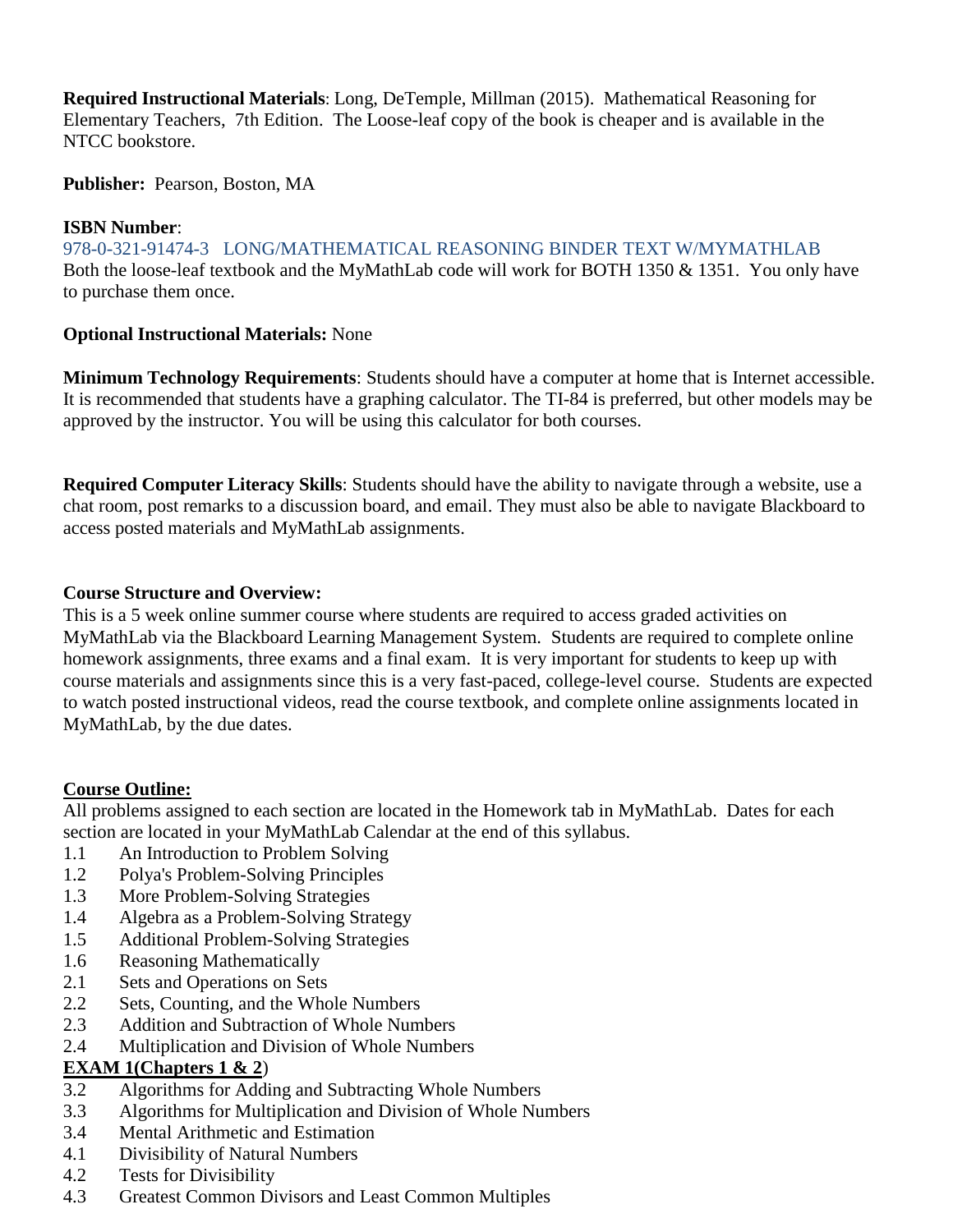- 5.1 Representation of Integers
- 5.2 Addition and Subtraction of Integers
- 5.3 Multiplication and Division of Integers

### **EXAM 2 (Chapters 3, 4, & 5)**

- 6.1 The Basic Concepts of Fractions and Rational Numbers
- 6.2 Addition and Subtraction of Fractions
- 6.3 Multiplication and Division of Fractions
- 7.1 Decimals and Real Numbers
- 7.2 Computations with Decimals
- 7.3 Proportional Reasoning
- 7.4 Percent

## **EXAM 3 (Chapters 6 & 7)**

## *COMPREHENSIVE FINAL EXAM (Over all chapters) \*\*MUST BE PROCTORED (see notes above)*

#### **Communications:**

Emails will be responded to within 24 hours. Students are expected to abide by Netiquette rules when communicating online. See this link for details: **[https://coursedesign.colostate.edu/obj/corerulesnet.html.](https://coursedesign.colostate.edu/obj/corerulesnet.html)**

The college's official means of communication is via your campus email address. Your instructor will use your campus email, Blackboard, and REMIND texting to communicate with you. You need to check these often throughout the week in case your instructor sends out new information. Also, make sure you keep your campus email cleaned out and below the limit so you can receive important messages.

#### **Institutional/Course Policy:**

Since this is an online class, students must be self-motivated to keep up with the due dates, turn in assignments ON TIME, and take Exams as scheduled. Students need to check their email accounts daily AND log in daily to MyMathLab to make sure they receive all communications from the professor.

No late work will be accepted without prior approval by the instructor. It is the student's responsibility to check Blackboard and their NTCC email account for important information/announcements regarding the course. Students should be working on course material via Blackboard and MyMathLab every day. Do not wait until the last minute to complete and submit assignments in case of technology issues.

#### **NTCC Academic Honesty/Ethics Statement:**

NTCC upholds the highest standards of academic integrity. The college expects all students to engage in their academic pursuits in an honest manner that is beyond reproach using their intellect and resources designated as allowable by the course instructor. Students are responsible for addressing questions about allowable resources with the course instructor. Academic dishonesty such as cheating, plagiarism, and collusion is unacceptable and may result in disciplinary action. This course will follow the NTCC Academic Honesty and Academic Ethics policies stated in the Student Handbook. Refer to the student handbook for more information on these subjects.

#### **ADA Statement:**

It is the policy of NTCC to provide reasonable accommodations for qualified individuals who are students with disabilities. This College will adhere to all applicable federal, state, and local laws, regulations, and guidelines with respect to providing reasonable accommodations as required to afford equal educational opportunity. It is the student's responsibility to request accommodations. An appointment can be made with the Academic Advisor/Coordinator of Special Populations located in Student Services and can be reached at 903-434-8264. For more information and to obtain a copy of the Request for Accommodations, please refer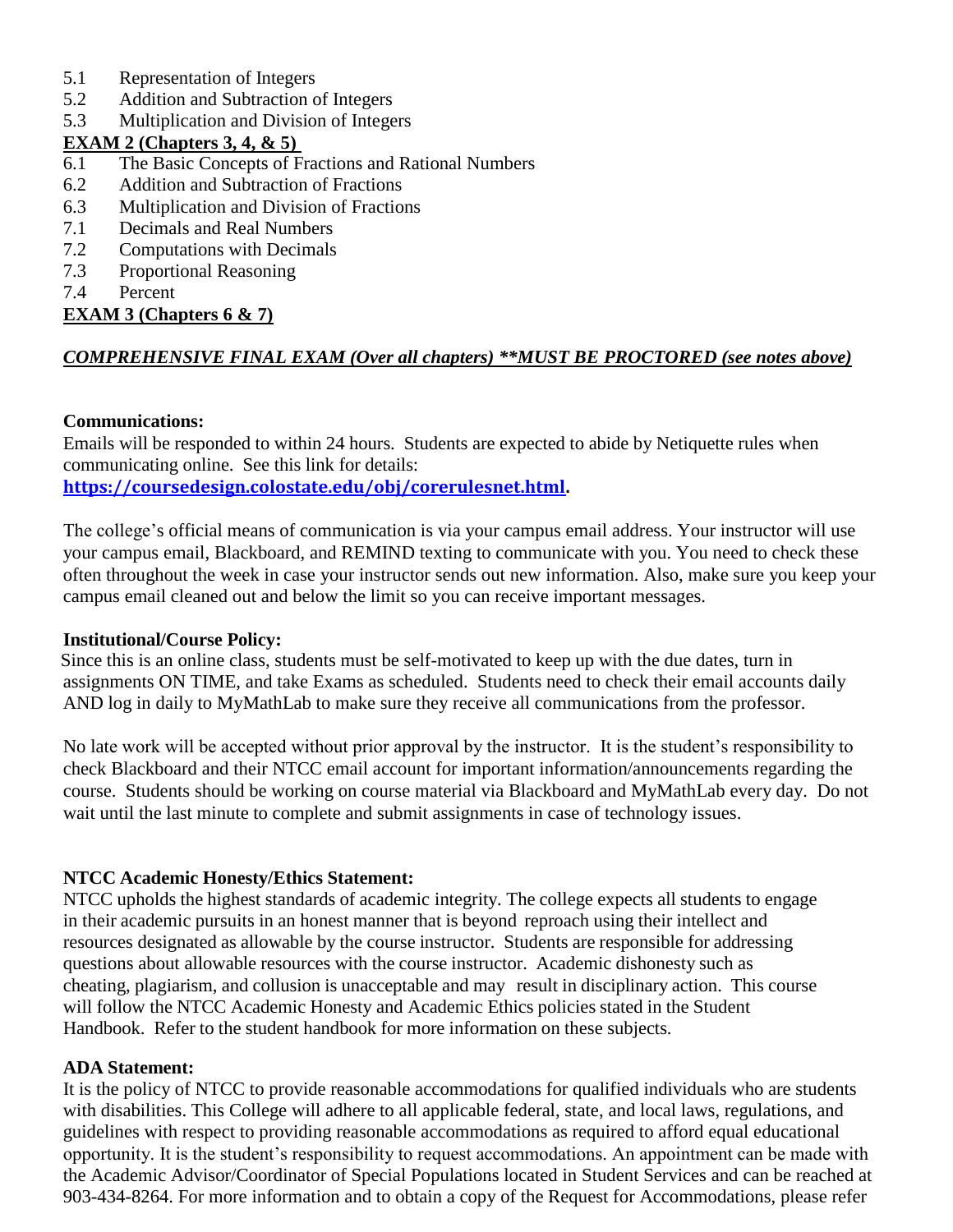to the special population's page on the NTCC websit[e.](http://www.ntcc.edu/index.php?module=Pagesetter&func=viewpub&tid=111&pid=1) 

### **Family Educational Rights and Privacy Act (FERPA)**:

The Family Educational Rights and Privacy Act (FERPA) is a federal law that protects the privacy of student education records. The law applies to all schools that receive funds under an applicable program of the U.S. Department of Education. FERPA gives parents certain rights with respect to their children's educational records. These rights transfer to the student when he or she attends a school beyond the high school level. Students to whom the rights have transferred are considered "eligible students." In essence, a parent has no legal right to obtain information concerning the child's college records without the written consent of the student. In compliance with FERPA, information classified as "directory information" may be released to the general public without the written consent of the student unless the student makes a request in writing. Directory information is defined as: the student's name, permanent address and/or local address, telephone listing, dates of attendance, most recent previous education institution attended, other information including major, field of study, degrees, awards received, and participation in officially recognized activities/sports.

|          | <b>Assignment Name:</b>                     | Due Date:                  |                                                                                      |
|----------|---------------------------------------------|----------------------------|--------------------------------------------------------------------------------------|
|          | Orientation                                 | 06/09/20                   |                                                                                      |
|          | <b>CHAPTER 1 HOMEWORK</b>                   | 06/11/20                   |                                                                                      |
|          | <b>CHAPTER 2 HOMEWORK</b>                   | 06/14/20                   |                                                                                      |
|          | REVIEW for EXAM #1                          | 06/18/20                   |                                                                                      |
| ***<br>▲ | <b>EXAM #1 (Chapters 1 &amp; 2)</b>         | 06/18/20<br>to<br>06/19/20 | Opens at<br>8 am on<br>$1st$ day;<br>closes at<br>12:00 am<br>on 2 <sup>nd</sup> day |
|          | <b>CHAPTER 3 HOMEWORK</b>                   | 06/21/20                   |                                                                                      |
|          | <b>CHAPTER 4 HOMEWORK</b>                   | 06/23/20                   |                                                                                      |
|          | <b>CHAPTER 5 HOMEWORK</b>                   | 06/26/20                   |                                                                                      |
|          | Review for EXAM #2 (over Chapters 3, 4, &5) | 06/29/20                   |                                                                                      |
| ***      | <b>EXAM #2 (Chapters 3, 4, &amp; 5)</b>     | 06/29/20<br>to<br>06/30/20 | Opens at<br>8 am on<br>$1st$ day;                                                    |

### **Tentative Course Timeline: All assignments/exams are on MyMathLab (\*note\* instructor reserves the right to make adjustments to this timeline at any point in the term).**